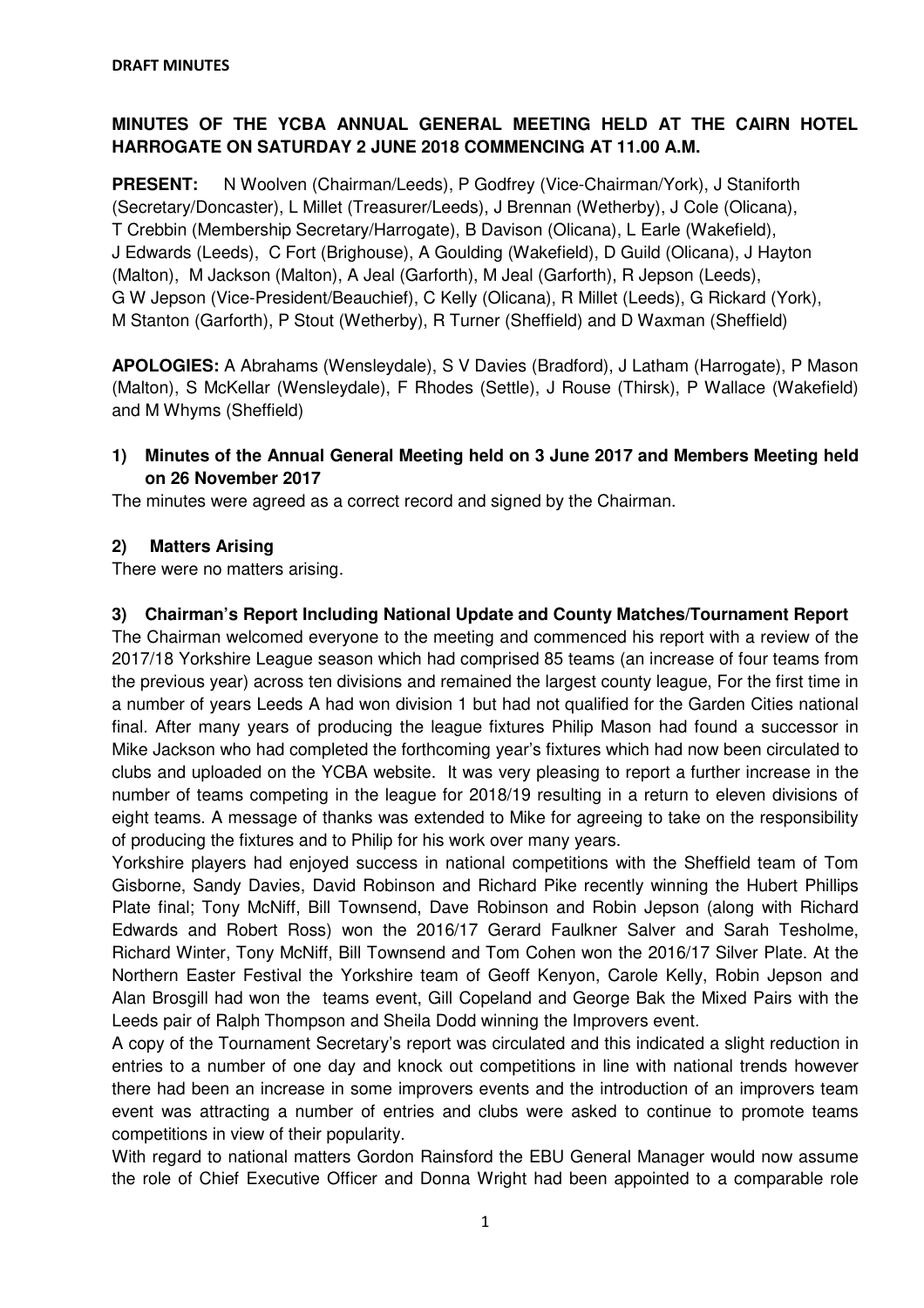#### **DRAFT MINUTES**

with EBED. It was explained that EBED was a charitable arm of the EBU and provided a national network for bridge teachers to support the teaching of bridge. The EBU had produced a new Strategic Plan with a focus on the retention of new members by the EBU and a new welcome pack for new members had recently been introduced and a copy forwarded to county chairmen. A member enquired as to whether there was a requirement for new members to purchase the booklet and it was explained there was no requirement to do so but it did contain some useful information. The Learnbridge website which was maintained by Jim Edwards was available to freely advertise bridge classes and information and resources were available to support teaching.

## **4) Secretary's Report Including Membership Information**

The Secretary confirmed that meetings of the Management Board and a Members meeting had been convened in accordance with the constitution and a number of committee meetings had taken place including one meeting of the Conduct Committee which after undertaking a thorough investigation of a complaint received decided no further action was required. .

The Membership Secretary had produced a report denoting the number of YCBA members for each affiliated club based on county of allegiance giving an overall total of 3,784 members which included 34 direct members and 58 student members. It was explained that in most cases the total for each club would reflect a lower number than the actual club membership as many clubs had a small number of members whose county of allegiance was not YCBA and only players with YCBA as their county of allegiance were contained in the EBU database file. The Membership Secretary was thanked for the production of the information

A substantial amount of work had been undertaken to ensure that the association complied with new data protection legislation and thanks were extended to John Hayton, David Guild and Phil Godfrey for undertaking the strategic work and advice to clubs. As part of this work it had been agreed that home addresses would no longer be published or collected and all communication including the collection and distribution of Yorkshire League information would be sent electronically.

A message of appreciation was extended to Janet Latham who was retiring as Assistant Secretary and to all the affiliated club secretaries for their support over the past year.

#### **5) Treasurer's Report**

Copies of the accounts prepared by Brown Butler (Leeds Chartered Accountants) for the year ended 31 March 2018 were circulated for consideration.

- The Treasurer reported the following information:
- Universal Membership Subscription (P2P) receipts reflected an increase of £797 from the previous year denoting an increase in bridge playing at clubs
- The level of reserves was now just over £49k with an in-year surplus of £10,090 due largely to successful congress events. The surplus would be used to provide resources and support to clubs to promote and market bridge to improve membership
- The outsourcing of some one day competitions continued to be successful

A message of appreciation was extended to the Tournament Secretary and those involved with the running of events for the efficient arrangements enacted.

No questions were raised in connection with the accounts presented.

#### **6) Bridge Development Committee Report**

The Chair of the Committee reported the committee (which comprised a number of co-opted members who were involved with bridge development in their clubs) had met throughout the year and had arranged a number of events for improvers.. The Improvers Pairs event held at Leeds BC had been full, attracting 19 tables and the introduction of an improvers teams event at the Congress had attracted nine teams and clubs were asked to continue to promote teams competitions in view of their popularity..

The EBU's Northern Counties Working Group continued to promote bridge across the region and had continued to introduce regional events in order to encourage new members to play competitive bridge.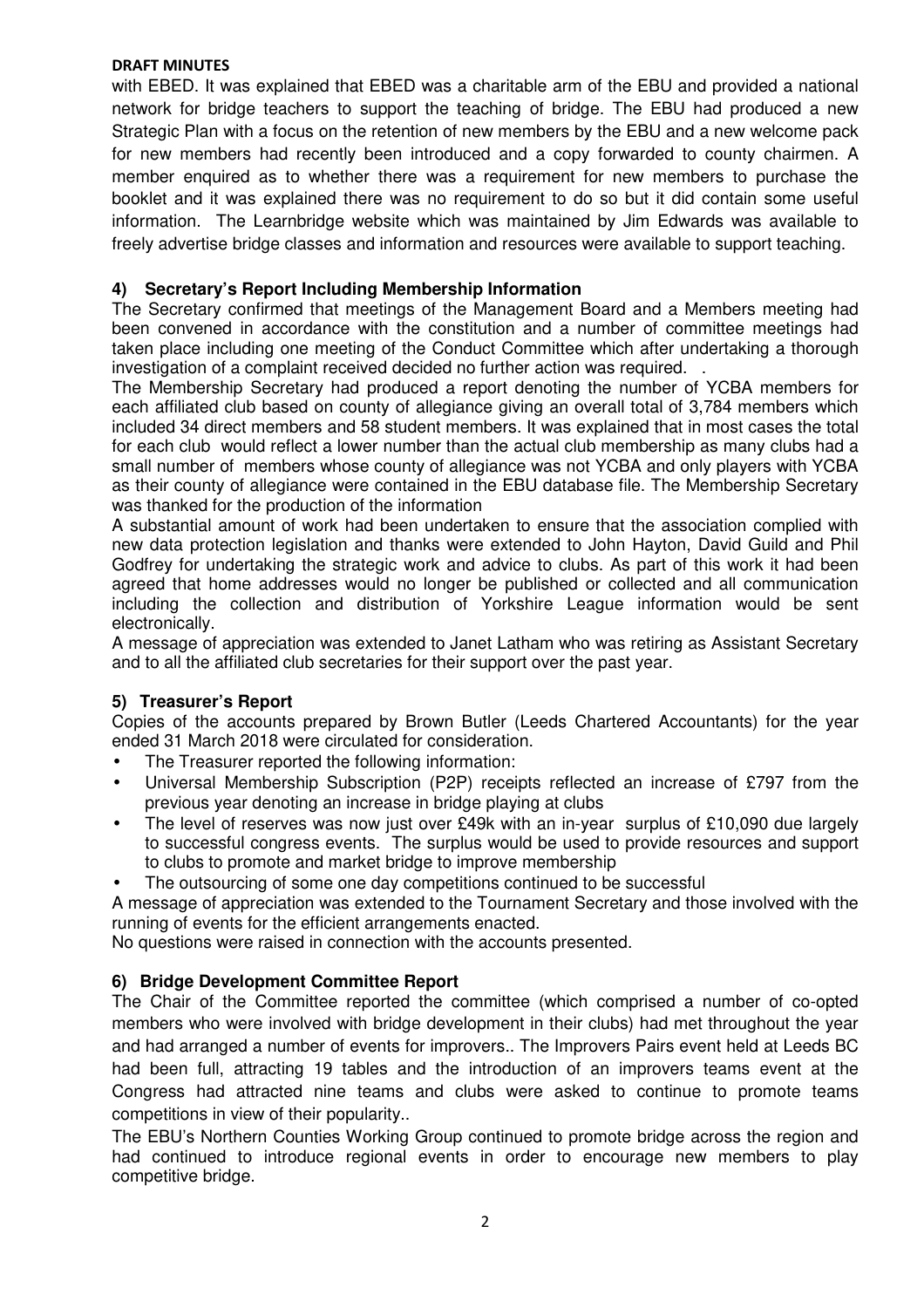### **DRAFT MINUTES**

A new editor was still being sought for the publication of the Yorkshire News. The Regional Development Officer had undertaken a significant amount of work with clubs to support clubs to increase membership and a number of successful initiatives were taking place and this had been reflected in the increased UMS (P2P) receipts

# **7) Draft Calendar of Events for 2018/19**

The calendar of events would be made available in the near future when venues had been finalised.

# **8) Constitutional Changes**

## a) Section 5 - Membership Criteria (enclosed)

Revised membership criteria was presented and it was explained that it was aimed to simplify the differing criteria that currently existed and the new criteria would be mainly based on membership of a YCBA affiliated club plus a small number of direct members. YCBA competitions would be open to all EBU members but in line with EBU criteria where applicable. A vote was taken and all members were in favour of adoption of the new criteria with the exception of two abstentions.

# b) Section 7 – Members' Behaviour (enclosed)

In line with changes to the EBU's 'Best Behaviour at Bridge' document a minor change was proposed to incorporate the facility for appropriate behaviour away from the bridge table in connection with the playing of duplicate bridge. It was explained that this would enable inappropriate behaviour such as offensive comments on social media or where members may be at risk due to a members' behaviour. A vote was taken and the amendment was accepted unanimously.

## **9) County UMS (P2P), Club Affiliation and Direct Members Fees for 2019/20**

In accordance with the requirements of the constitution consideration was given to the fees to be charged by YCBA for the following year. In view of the current financial position it was agreed that the 5p UMS levy and the waiving of any county club fee should continue for the next year. It was agreed that the £5 charge for direct members be removed in line with the new membership criteria. A vote was taken with all but in one in favour.

#### **10) Members Forum**

The following issues were raised:

- Should the 'Play without the Experts' event be renamed 'Jack High' in line with the EBU comparable event. – A response was that for the present time the current name remain in order to avoid any confusion.
- The lack of convention cards in Yorkshire League matches It was agreed that arrangement would be made for the requirement for all pairs to have identically completed convention cards be circulated and denoted on the website.
- A message of thanks was given to members of the Management Board and other associated officers for the work carried out over the past year for the benefit of the YCBA membership.

#### **11) Election of Officers and Management Board for 2018/19**

The office holders of Chairman, Vice-Chairman, Secretary, Treasurer, Assistant Secretary and Tournament Secretary along with two nominations for the Management Board were duly proposed and seconded as follows:

| Chairman                    | Nick Woolven          | <b>Brian Davison</b> | <b>Gill Copeland</b>  |
|-----------------------------|-----------------------|----------------------|-----------------------|
| Vice-Chairman               | <b>Phil Godfrey</b>   | David Waxman         | Janet Latham          |
| Secretary                   | Julia Staniforth      | Geoff Kenyon         | Graham Jepson         |
| Treasurer                   | <b>Lesley Millett</b> | Nick Woolven         | John Hayton           |
| <b>Assistant Secretary</b>  | Robin Jepson          | Christina Turner     | Angela Buckley        |
| <b>Tournament Secretary</b> | <b>Stuart Davies</b>  | David Donaldson      | Elaine Van Heel       |
| <b>Management Board</b>     | John Hayton           | Philip Mason         | <b>Richard Hilton</b> |
| <b>Management Board</b>     | David Guild           | John Hayton          | Nick Woolven          |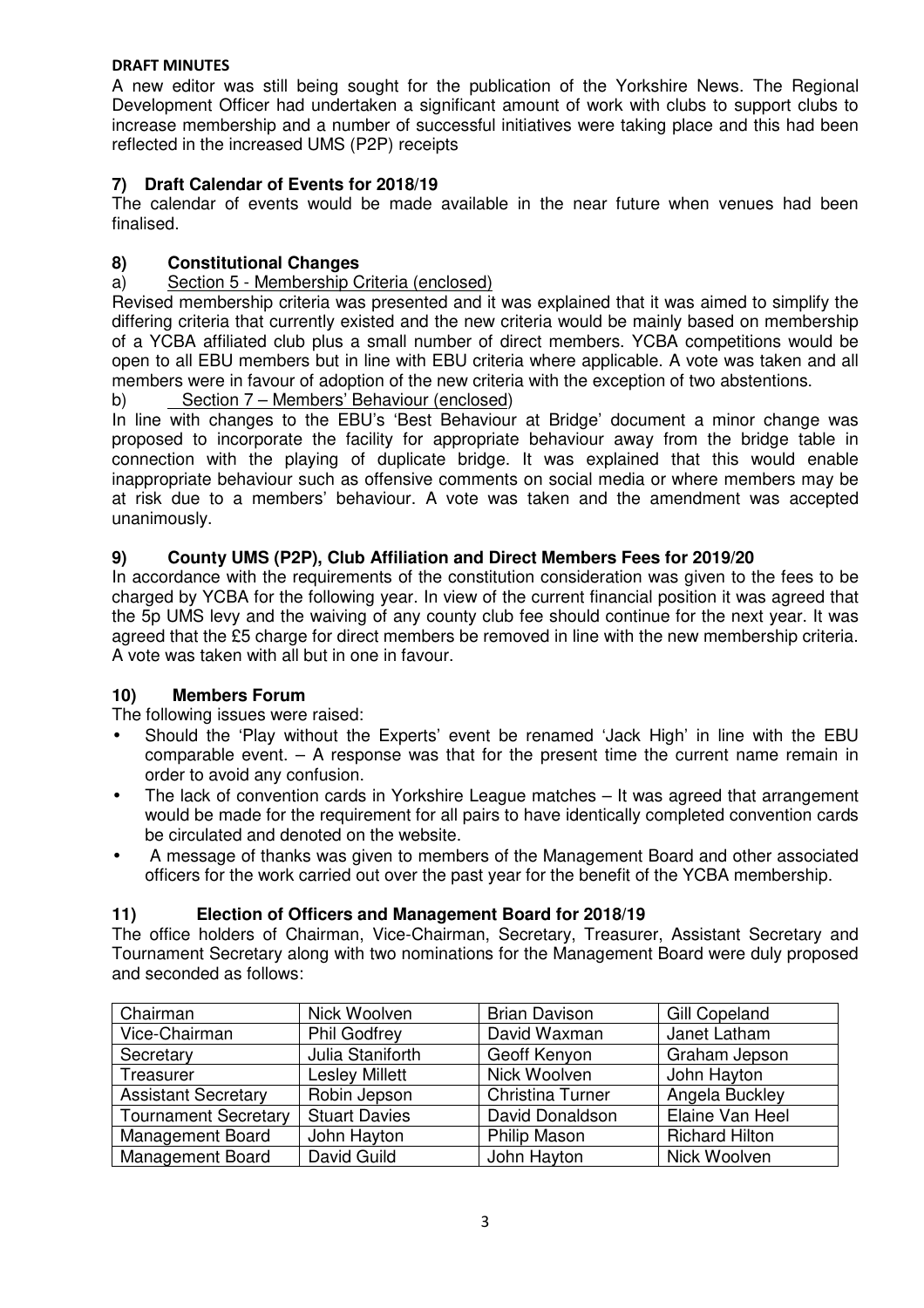### **DRAFT MINUTES**

The two unfilled vacancies would be considered by the Board and co-options would be undertaken as appropriate.

## **12) Date and Time of Next AGM and Members Meeting**

a) The next Members Meeting would be held prior to a training event to be arranged in November 2018.

b) The next AGM was agreed as Saturday 8 June 2019 at the Cairn Hotel Harrogate at 11.am.

### **13) Presentation of Trophies**

Trophies were presented to a representative from the club of the leading team in each Yorkshire league division for the 2016/17 season as follows:.

Division 1 – Leeds A (Morning Telegraph Cup) – Nick Woolven

Division 2 – Sheffield BA (Green Un Cup) – . Rob Turner

Division 3 – Keighley A (The Sheffield Shield) – Carole Kelly to forward

Division 4 – Ilkley B (Lawrence Batley Trophy) – Harrogate BC to forward

Division 5 – Shelley (Toulson Trophy) – Nick Woolven to forward

Division 6 – Keighley B (Winnie Pattinson Salver) – Carole Kelly to forward

Division 7 – York D (Cartwright Trophy) – G Rickard

Division 8 – Thirsk B (YCBA Trophy) – Retained

Division 9 – Garforth B (Yorkshire Bank Trophy) – Audrey Jeal

Division 10 – Sheffield H (YCBA Trophy) – RobTurner

(Division 11 – Two Trophies are retained by Olicana BC)

The Yorkshire Trophy was presented to Rob Turner a member of the winning team.

Signed: ---------------------------------------------------------------- (Chairman)

Dated:-------------------------------------------------------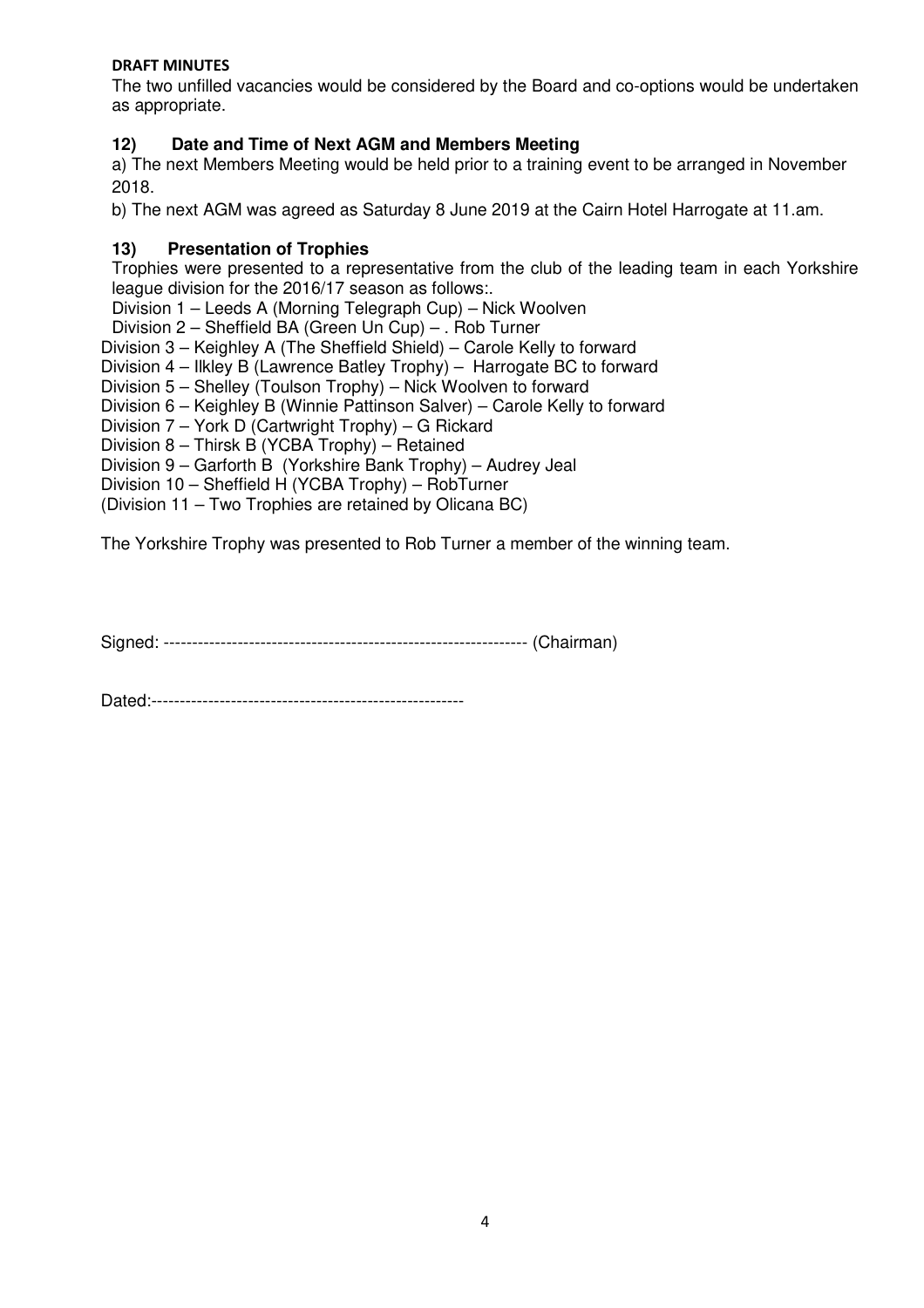#### **APPENDIX 1**

#### **PROPOSED CHANGES TO YCBA CONSTITUTION – 2018**

5.1 Any person becomes a member of the YCBA when they are a member of a bridge club that is an affiliated Duplicate Bridge Club of the YCBA.

5.2 Any person also becomes a member of the YCBA when:

- they are an Individual Player Member of the EBU and;

- they have given express notice, either directly to the YCBA or via the EBU, that they wish to become a member of the YCBA.

5.3 At the point when a person agrees to join the YCBA, they will have been made aware of the YCBA Constitution and they will have given express notice that their personal information can be shared between the YCBA and the EBU.

5.4 A YCBA member continues to be a member until:

- they state in writing to the YCBA (by letter or by email) that they wish to terminate their membership, or:

- the YCBA receives notification from the EBU that the person wishes to terminate their YCBA membership, or:

- the individual ceases to be a member of the EBU.

5.5 Members of YCBA at 1 April 2018 will retain membership under the membership conditions in place at 31 March 2018, for a period of 12 months up to 31 March 2019. From 1 April 2019, the membership criteria under 5.1 to 5.3 will apply.

5.6 There is no annual subscription for YCBA membership. The YCBA element of Pay to Play fees levied on players participating in YCBA affiliated Duplicate Bridge Club events, or in YCBA events, is unaffected by YCBA membership status.

5.7 All events organised by the YCBA are open to members and non-members. However, membership of the YCBA is required in order for a person to represent the county in certain events, the conditions for which will be determined on an annual basis by the YCBA.